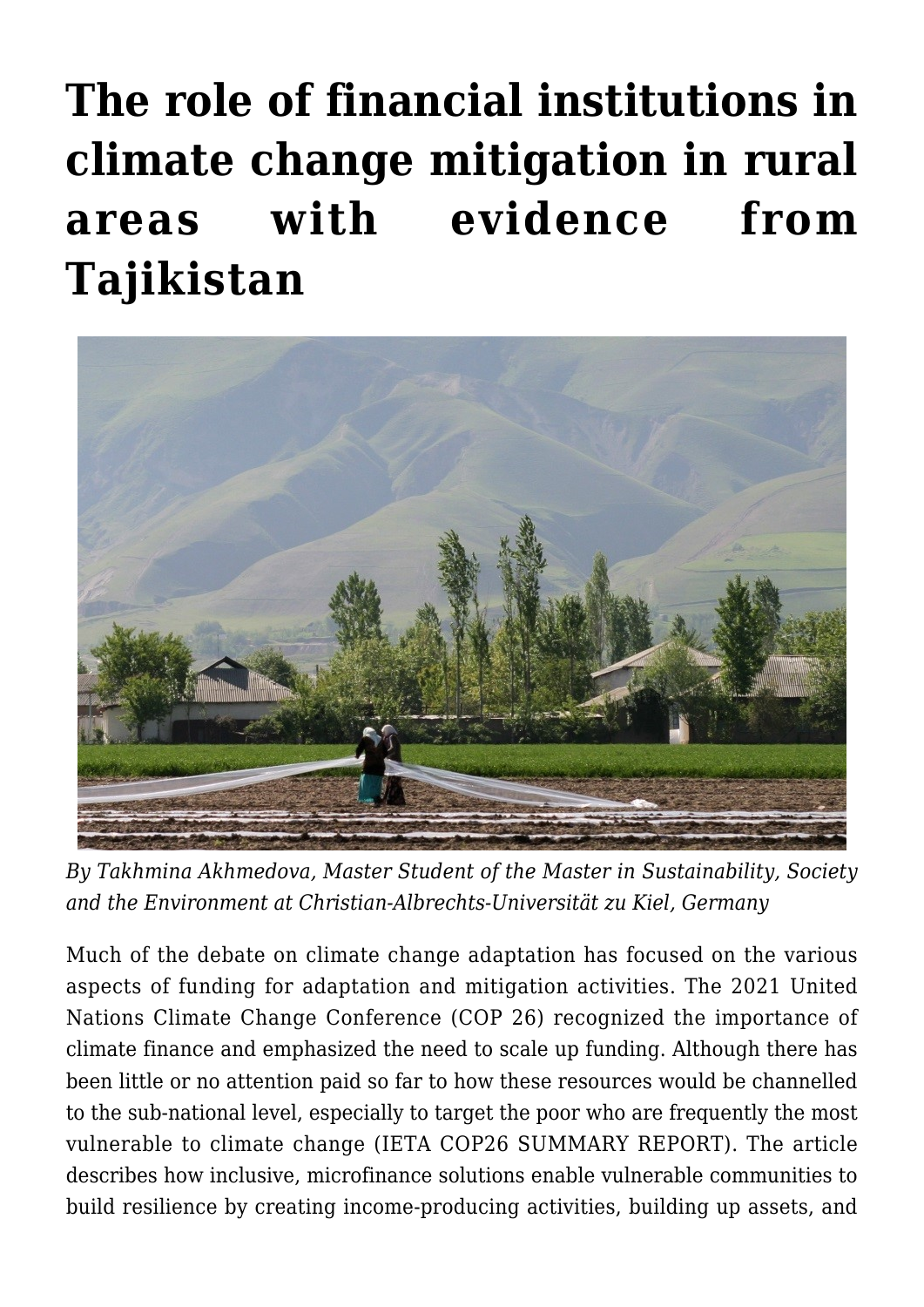promoting the transition to sustainable futures. This is done by reflecting on rural areas and microfinance in Tajikistan with a focus on the [CLIMADAPT](https://www.climateinvestmentfunds.org/sites/cif_enc/files/knowledge-documents/1091_gender_daycop24_case_study_final.pdf) project experience (FAO, 2018; Dasgupta, et al. 2014).

Microfinance has been recognized as an important tool to fight against poverty and in the recent decades, there have been studies in the microfinance and climate change science, grounded in the belief that combining these tools can bring transformational change (Hammill et al., 2008; Agrawala and Maëlis, 2010). Rippey (2012) notes the important role of Microfinance Institutions in advocacy and policy debate. As an important tool for the financial inclusion of the lowincome population, microfinance institutions can play a significant role in raising climate change awareness, contributing their voices to those who are calling for prompt, effective action (Cord et al. 2008). Microfinance Institutions can also represent their clients' interests in policy debates making sure that their voices are heard.

## **Country context**

Tajikistan is a landlocked country located in southeast Central Asia. Mountains occupy about 93% of the terrain and glaciers make up 6% of the total country area. Agriculture is the largest sector of the economy of Tajikistan, which accounts for 20% of the country's GDP and 53% of domestic employment (WB, 2021). Changing climate has already been negatively affecting the economy, society, and ecosystems of the country, including faster erosion of forest soil from extreme weather events, deteriorating water quality from melting glaciers, and loss of biodiversity. Predominant dependence on climate-sensitive sectors makes the country highly vulnerable to climate change and extreme weather events.

#### **Tajik Microfinance Institutions (MFIs) in climate action**

The [Tajik Climate Resilience Financing Facility](https://www.ebrd.com/work-with-us/projects/psd/tajik-climate-resilience-financing-facility-.html) (EBRD, 2015) is supported by the European Bank for Reconstruction and Development (EBRD) and Climate Investment Funds and is specifically dedicated to investments in improved climate resilience technologies to help make the Tajik private sector more resilient to climate change. CLIMADAPT is an intermediated finance facility that started by on-lending to local banks through the creation of concessional finance facilities and conditions for loans to end beneficiaries (CIF, 2018). The CLIMADAPT credit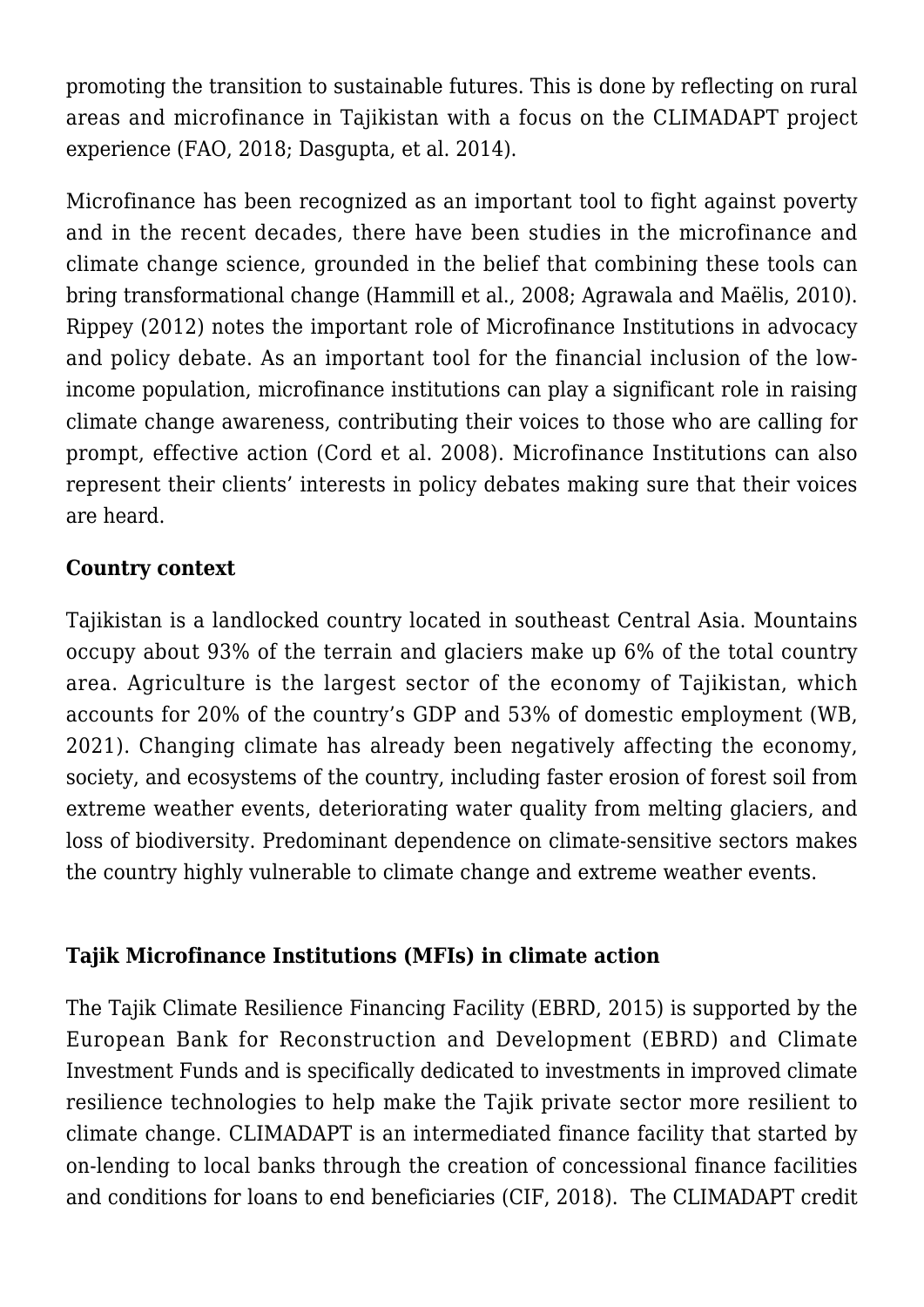line operates through Tajik banks and microfinance institutions for on-lending to final or end-beneficiaries at a lower interest rate (22-23%): households, Micro-, Small and Medium-sized Enterprises (MSMEs), farmers, and communities (Table 1).

|               | <b>Agriculture</b>                                                                                                                             | <b>SME</b>                                                                                                                                                                         | Household                                                                     |
|---------------|------------------------------------------------------------------------------------------------------------------------------------------------|------------------------------------------------------------------------------------------------------------------------------------------------------------------------------------|-------------------------------------------------------------------------------|
| Water         | Drip irrigation as well as sprinkler irrigation<br>Alternative sustainable water sources<br>Water intake and storage<br>۰<br>Water measurement | <b>Improved Processing Technologies</b><br>• Repair of the distribution system                                                                                                     | Repair of the<br>distribution system                                          |
| <b>Energy</b> | Improved water pumps<br>۰<br>Renewable energy sources - biogas, biomass<br>Solar greenhouses, solar fruit dryer                                | • Energy - efficient production and<br>processing machines<br>• Renewable Energy Technologies<br>· Insulation<br>Improved HVAC systems (heating,<br>ventilation, air conditioning) | • Insulation<br>Improved space<br>heating<br>Renewable Energy<br>Technologies |
| Land use      | Gardens<br>$\alpha$<br>Minimal / zero agricultural land cultivation<br>Agroforestry                                                            |                                                                                                                                                                                    |                                                                               |

## **Table 1. Overview of activities**

Tajikistan has been benefitting from the [Pilot Program for Climate Resilience](https://www.climateinvestmentfunds.org/sites/cif_enc/files/Tajikistan%20PPCR_final_0.pdf) supported by the climate investment fund since 2009. An example of intermediary financing through the European Bank for Reconstruction and Development supported CLIMADAPT project showcases how microfinance institutions, through service conditions that incentivize sustainable resource stewardship, may reinforce longer-term vulnerability reduction gains. Local Microfinance Institutions (MFIs) offered more loans at lower interest rates to farmers, SMEs, and households who were interested to undertake sustainable soil and water management practices. With a focus on economic, social, and environmental returns, MFIs make a valuable contribution to vulnerability reduction and climate adaptation in developing countries. CLIMADAPT financial facility and microfinance institutions take climate action in three ways, particularly:

## *Summary of CLIMADAPT interventions*

#### *Intermediating climate funding*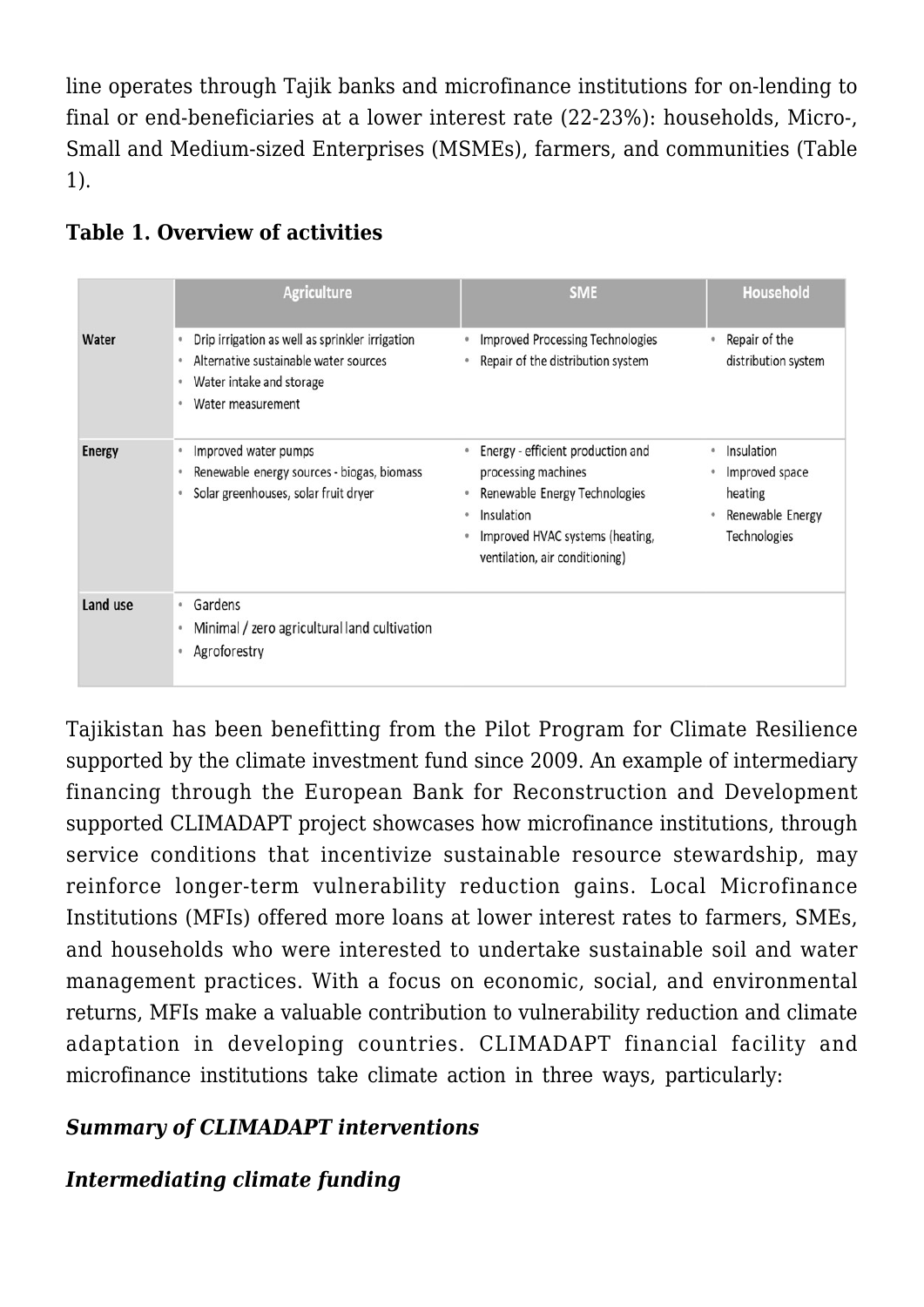Serve as an intermediary between local banks, MFIs, NGOs, end-users, and climate funds as well as articulating the needs of the local financial institutions and clients.

### *Distribution of green technologies*

- A list of prechecked, qualified green technologies and technology providers, with descriptions and instructions, is made available for MFI clients.
- Climate resilience assessment of potential investments and consultation on a solution.

#### *Awareness-raising*

- Building capacity of local banks, MFIs, NGOs, and clients on climate change issues.
- Support of MFIs in the development and implementation of climate risk mitigation strategies.
- Technical advice is provided to support the adoption of technologies and practices that reduce soil erosion and pressure on water and energy resources.

#### **Conclusion**

The consequences of climate change will greatly increase the vulnerability of poorer, marginal households in low- and middle-income countries. For most the communities in rural areas, ecosystem services play a crucial role in their survival and hopes of prosperity. The degradation of the environment put great stress on inputs used by microfinance clients—livestock, water, land—and thus on their ability to repay loans, risking their profitability and financial sustainability. As a result, climate change will impact microfinance institutions both directly and indirectly. When it comes to building climate resilience, insights from the literature and the case study show that microfinance can be an important tool. This case demonstrates that intermediated microfinance can help transform financial services both in terms of products and services, as well as market penetration processes, to foster business development and build resilience across industries. By incentivizing sustainable resource management, green microfinance can reinforce longer-term reductions in vulnerability. However, access to green technology can not be a single solution. Therefore, there is a need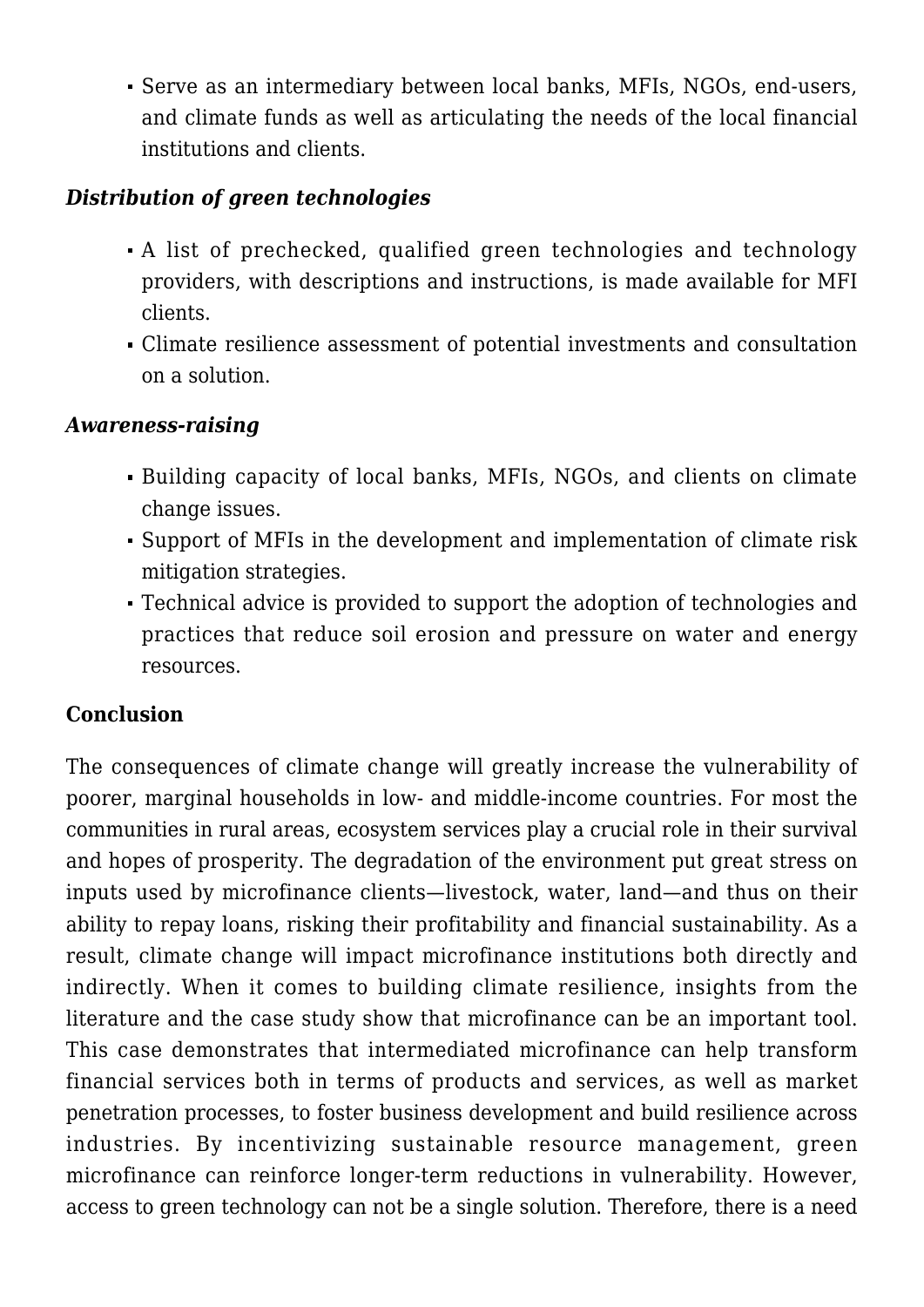for closer cooperation with local authorities and clients for a better needs assessment. Analysis of the case shows that MFIs in Tajikistan have yet a limitedservice area focused on the client level only. However, the literature review describes institutional and system-level interventions (Rippey, 2012) that would be important for the mitigation of climate risks in the financial sector (Pantoja, 2002). Working with multilateral institutions and donors MFIs can develop concessional funding facilities for dealing with catastrophes, offering crop, health, livestock, and disaster risk insurances.

#### **References**

Agrawala, S. and Maëlis, C. (org). (2010). [Assessing the role of microfinance in](https://www.oecd.org/environment/cc/44844835.pdf) [fostering adaptation to climate change.](https://www.oecd.org/environment/cc/44844835.pdf) Paris, OECD Environmental Working Paper No. 15, OECD.

CIF=Climate Investment Funds (2018). [Apples, adaptation, and agriculture.](https://www.climateinvestmentfunds.org/news/apples-adaptation-and-agriculture-cif-tajikistan) The CIF in Tajikistan, Climate Investment Funds.

WB=The World Bank Group and the Asian Development Bank. (2021). [Climate](https://www.adb.org/publications/climate-risk-country-profile-tajikistan) [Risk Country Profile: Tajikistan](https://www.adb.org/publications/climate-risk-country-profile-tajikistan)

Cord L., Hennet C., and G. van der Vink, (2008[\). Climate Change and Poverty:](https://openknowledge.worldbank.org/handle/10986/11148) [Towards an Integrated Policy Framework for Adaptation](https://openknowledge.worldbank.org/handle/10986/11148). PREM Economics of Climate Change Discussion Papers, World Bank, Washington DC.

[COP26-Summary-Report.](https://www.ieta.org/resources/Resources/COP/COP26-Summary-Report.pdf) (2021).

Dasgupta, P., J.F. Morton, D. Dodman, B. Karapinar, F. Meza, M.G. Rivera-Ferre, A. Toure Sarr, and K.E. Vincent, (2014) [Rural areas](https://books.google.be/books?id=2MSTBQAAQBAJ&pg=PA613&lpg=PA613&dq=Dasgupta,+P.,+J.F.+Morton,+D.+Dodman,+B.+Karapinar,+F.+Meza,+M.G.+Rivera-Ferre,+A.+Toure+Sarr,+and+K.E.+Vincent,+(2014)+Rural+areas&source=bl&ots=8LL0chYcLw&sig=ACfU3U3CcMz9RCpZgTynRIfaAzzLWD1FAA&hl=en&sa=X&ved=2ahUKEwikys6j6q73AhXOlqQKHetIDaUQ6AF6BAgCEAM#v=onepage&q=Dasgupta%2C%20P.%2C%20J.F.%20Morton%2C%20D.%20Dodman%2C%20B.%20Karapinar%2C%20F.%20Meza%2C%20M.G.%20Rivera-Ferre%2C%20A.%20Toure%20Sarr%2C%20and%20K.E.%20Vincent%2C%20(2014)%20Rural%20areas&f=false). In: Climate Change 2014: [Impacts, Adaptation, and Vulnerability. Part A: Global and Sectoral Aspects.](https://www.ipcc.ch/report/ar5/wg2/) Contribution of Working Group II to the Fifth Assessment Report of the Intergovernmental Panel on Climate Change. Cambridge University Press, Cambridge, United Kingdom and New York, NY, USA, pp. 613-657.

Dowla, A. (2018). [Climate change and microfinance.](https://onlinelibrary.wiley.com/doi/10.1002/bsd2.13) Business Strategy & Development, 1:2, 78-87.

EBRD=European Bank of Reconstruction and Development. (2015) [Tajik Climate](https://www.ebrd.com/work-with-us/projects/psd/tajik-climate-resilience-financing-facility-.html) [Resilience Financing Facility.](https://www.ebrd.com/work-with-us/projects/psd/tajik-climate-resilience-financing-facility-.html)